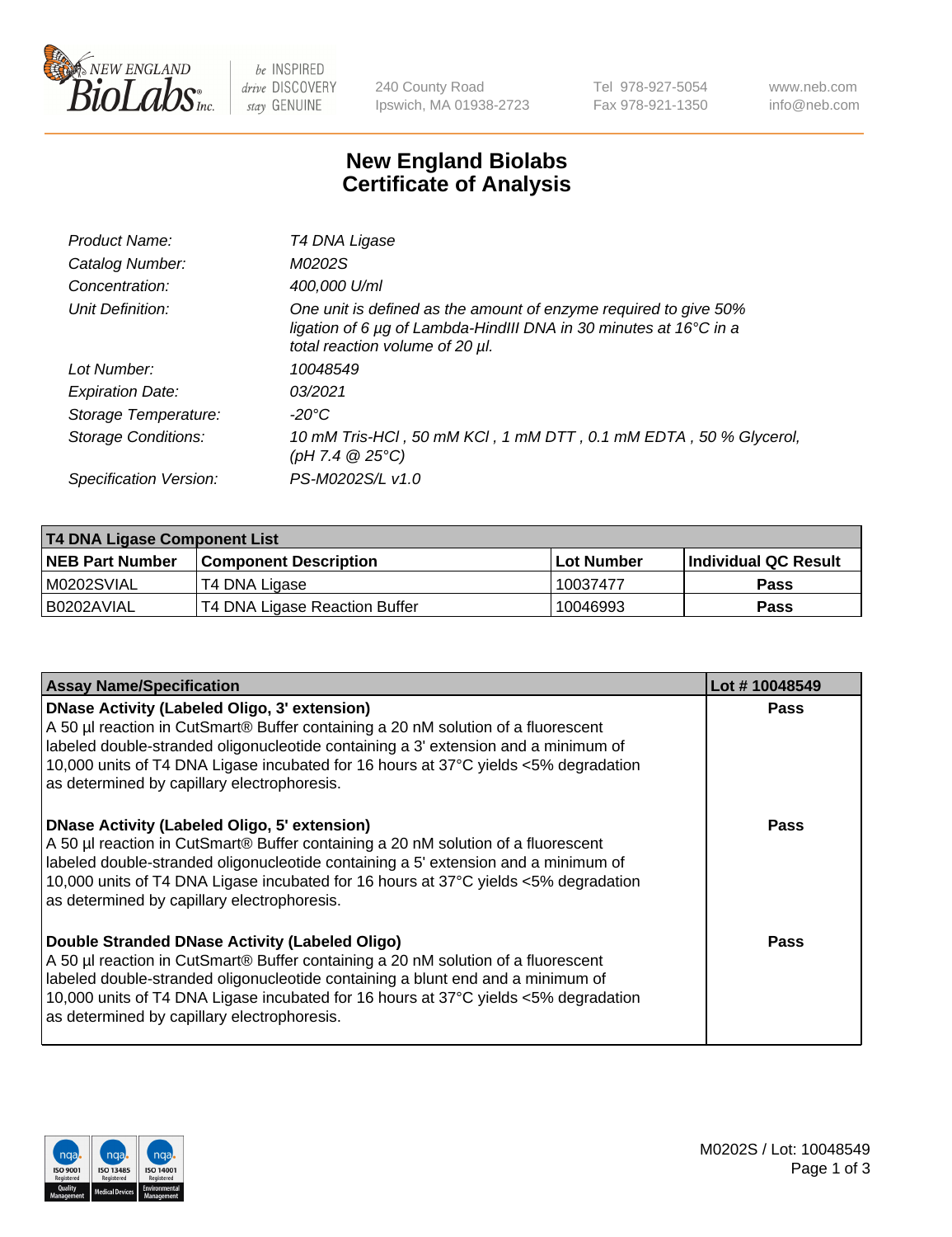

be INSPIRED drive DISCOVERY stay GENUINE

240 County Road Ipswich, MA 01938-2723 Tel 978-927-5054 Fax 978-921-1350

www.neb.com info@neb.com

| <b>Assay Name/Specification</b>                                                                                                                                                                                                                                                                                                                                                                                    | Lot #10048549 |
|--------------------------------------------------------------------------------------------------------------------------------------------------------------------------------------------------------------------------------------------------------------------------------------------------------------------------------------------------------------------------------------------------------------------|---------------|
| <b>Endonuclease Activity (Nicking)</b><br>A 50 µl reaction in NEBuffer 1 containing 1 µg of supercoiled PhiX174 DNA and a<br>minimum of 2000 units of T4 DNA Ligase incubated for 4 hours at 37°C results in <10%<br>conversion to the nicked form as determined by agarose gel electrophoresis.                                                                                                                   | <b>Pass</b>   |
| <b>Exonuclease Activity (Radioactivity Release)</b><br>A 50 µl reaction in NEBuffer 1 containing 1 µg of a mixture of single and<br>double-stranded [3H] E. coli DNA and a minimum of 2000 units of T4 DNA Ligase<br>incubated for 4 hours at 37°C releases <0.1% of the total radioactivity.                                                                                                                      | <b>Pass</b>   |
| <b>Ligation and Recutting (Terminal Integrity, Digested DNA)</b><br>A 20 µl reaction in 1X T4 DNA Ligase Reaction Buffer containing 2 µg of Lambda<br>DNA-HindIII Digest and a minimum of 4000 units of T4 DNA Ligase incubated for 16<br>hours at 37°C results in >95% ligation of the DNA fragments as determined by agarose<br>gel electrophoresis. Of these ligated fragments, >95% can be recut with HindIII. | <b>Pass</b>   |
| <b>Non-Specific DNase Activity (16 Hour)</b><br>A 50 µl reaction in NEBuffer 1 containing 1 µg of CIP-treated Lambda-HindIII DNA and<br>a minimum of 2000 units of T4 DNA Ligase incubated for 16 hours at 37°C results in a<br>DNA pattern free of detectable nuclease degradation as determined by agarose gel<br>electrophoresis.                                                                               | <b>Pass</b>   |
| <b>Protein Concentration (A280)</b><br>The concentration of T4 DNA Ligase is 0.4 mg/ml +/- 10% as determined by UV<br>absorption at 280 nm. Protein concentration is determined by the Pace method using<br>the extinction coefficient of 57,675 and molecular weight of 55,292 daltons for T4<br>DNA Ligase (Pace, C.N. et al. (1995) Protein Sci., 4, 2411-2423).                                                | <b>Pass</b>   |
| <b>Protein Purity Assay (SDS-PAGE)</b><br>T4 DNA Ligase is ≥ 95% pure as determined by SDS-PAGE analysis using Coomassie Blue<br>detection.                                                                                                                                                                                                                                                                        | <b>Pass</b>   |
| qPCR DNA Contamination (E. coli Genomic)<br>A minimum of 2000 units of T4 DNA Ligase is screened for the presence of E. coli<br>genomic DNA using SYBR® Green qPCR with primers specific for the E. coli 16S rRNA<br>locus. Results are quantified using a standard curve generated from purified E. coli<br>genomic DNA. The measured level of E. coli genomic DNA contamination is ≤ 1 E. coli<br>genome.        | Pass          |
| <b>RNase Activity (Extended Digestion)</b><br>A 10 µl reaction in NEBuffer 4 containing 40 ng of a 300 base single-stranded RNA<br>and a minimum of 1 µl of T4 DNA Ligase is incubated at 37°C. After incubation for 16<br>hours, >90% of the substrate RNA remains intact as determined by gel electrophoresis                                                                                                    | <b>Pass</b>   |